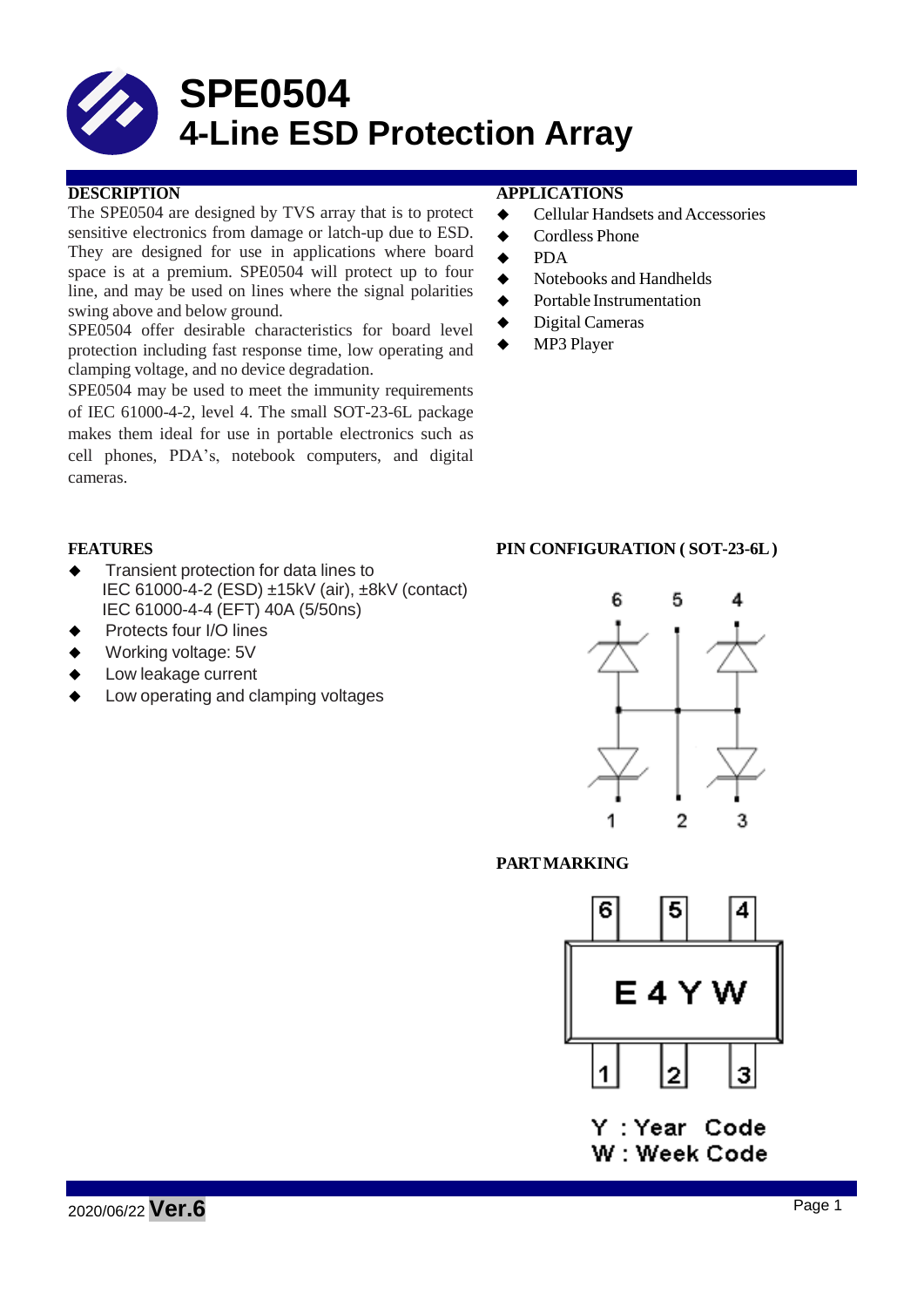

#### **ORDERINGINFORMATION**

| <b>Part Number</b> | Package                      | <b>Part Marking</b> |  |  |
|--------------------|------------------------------|---------------------|--|--|
| SPE0504S26RGB      | $SOT-23-6L$                  | C4                  |  |  |
| $\mathbf{v}$       | $ -$<br>$\sim$ $\sim$ $\sim$ |                     |  |  |

 $\& \text{Week Code : A} \sim Z(1 \sim 26); a \sim z(27 \sim 52)$ 

※ SPE0504S26RGB : Tape Reel ; Pb – Free ; Halogen – Free

### **ABSOULTE MAXIMUM RATINGS**

(TA=25℃ Unless otherwise noted)

| <b>Parameter</b>                                 | <b>Symbol</b> | <b>Typical</b> | Unit         |
|--------------------------------------------------|---------------|----------------|--------------|
| Peak Pulse Power ( $tp = 8/20 \mu s$ )           | Ppk           | 250            | W            |
| Maximum Peak Pulse Current ( $tp = 8/20 \mu s$ ) | Ipp           |                | A            |
| ESD per IEC $61000 - 4 - 2$ (Air)                | Vpp           | ±15            | KV           |
| ESD per IEC $61000 - 4 - 2$ (Contact)            | Vpp           | $\pm 8$        | KV           |
| <b>Operating Junction Temperature</b>            | Tл            | $-55 \sim 125$ | $^{\circ}$ C |
| <b>Storage Temperature Range</b>                 | <b>TSTG</b>   | $-55 \sim 150$ | $^{\circ}C$  |
| <b>Lead Soldering Temperature</b>                | TL.           | 260 (10sec)    | $\gamma$     |

# **ELECTRICAL CHARACTERISTICS**

(TA=25℃ Unless otherwise noted)

| <b>Parameter</b>                 | <b>Symbol</b> | <b>Conditions</b>                                  | Min. | <b>Typ</b> | Max. | Unit         |
|----------------------------------|---------------|----------------------------------------------------|------|------------|------|--------------|
| Reverse Stand – Off<br>Voltage   | <b>VRWM</b>   |                                                    |      |            | 5    | V            |
| <b>Reverse Breakdown Voltage</b> | <b>VBR</b>    | $It = 1mA$                                         | 6    |            |      | V            |
| <b>Reverse Leakage Current</b>   | Ir            | $V_{\text{RWM}} = 5V$ , T=25 <sup>°</sup> C        |      | 0.01       |      | $\mu A$      |
| <b>Reverse Leakage Current</b>   | IR            | $V_{\text{RWM}} = 3V$ , T=25 <sup>°</sup> C        |      | 0.01       | 0.5  | $\mu A$      |
| <b>Clamping Voltage</b>          | Vc            | $\text{Ipp} = 1 \text{A}$ , tp = 8/20 µs           |      |            | 11   | $\mathbf{V}$ |
| <b>Clamping Voltage</b>          | Vc            | $\text{Ipp} = 7\text{A}$ , tp = 8/20 µs            |      |            | 15   | V            |
| Junction Capacitance             | Cj            | Between I/O Pin and GND<br>$V_R = 0V$ , $f = 1MHz$ |      | 10         | 20   | pF           |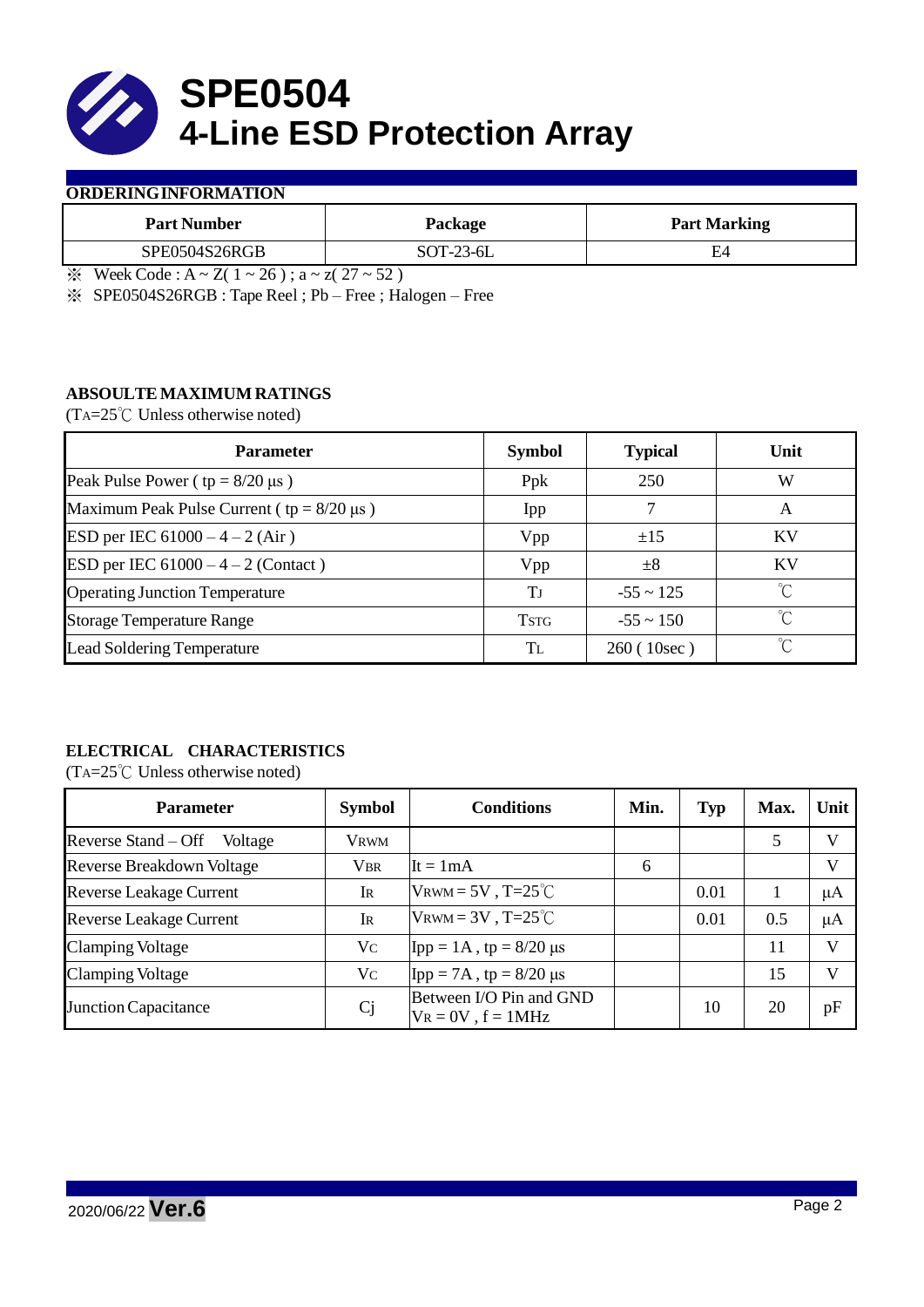

## **TYPICAL CHARACTERISTICS**

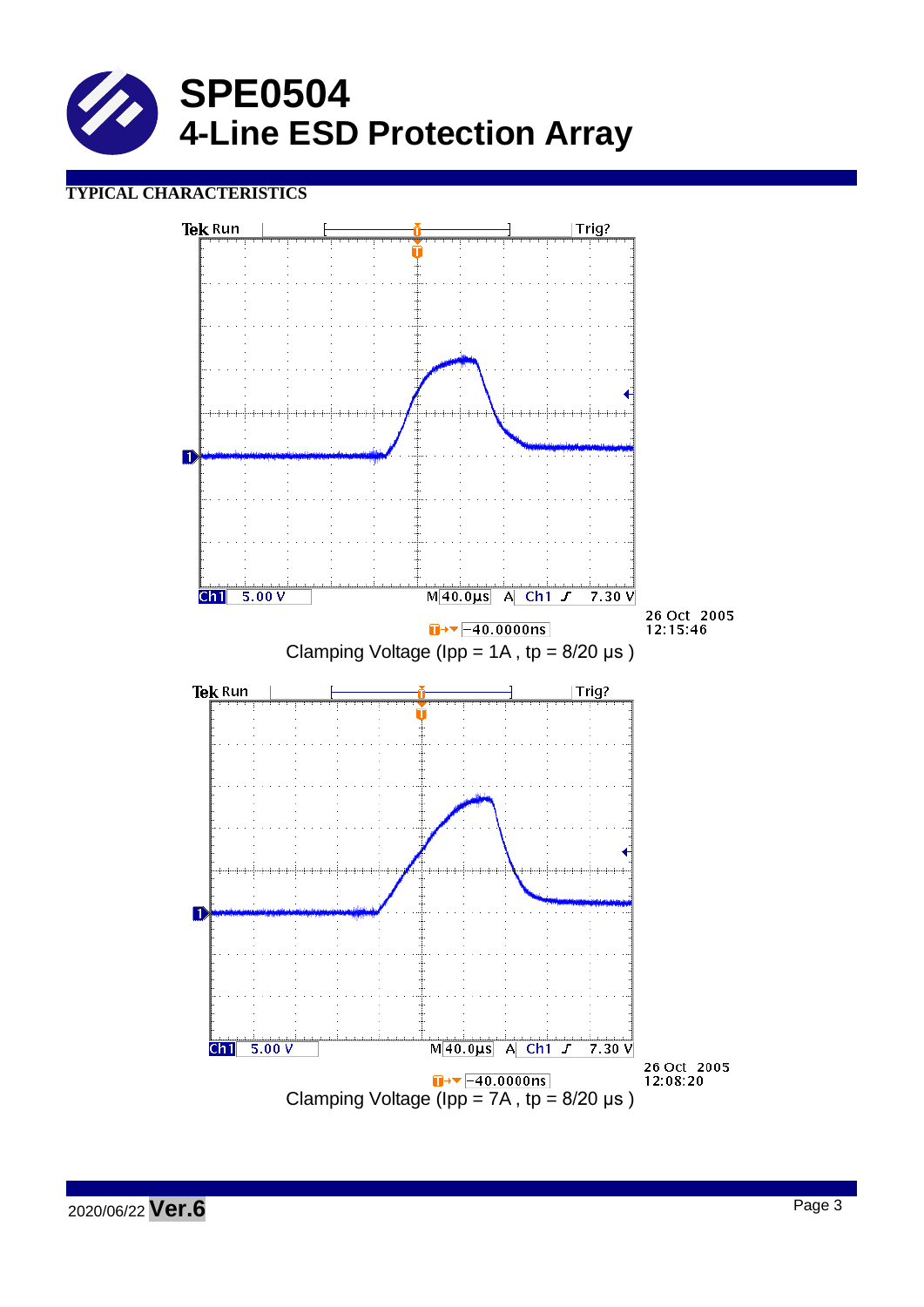

# **TYPICAL CHARACTERISTICS**





**Fig 1 : Junction Capacitance V.S Reverse Voltage Applied Fig 2 : Peak Plus Power V.S Exponential Plus Duration**



**Initial Junction Temperature**



**Fig 3 : Relative Variation of Peal Plus Power V.S Fig 4 : Forward Voltage Drop V.S Peak Forward Current**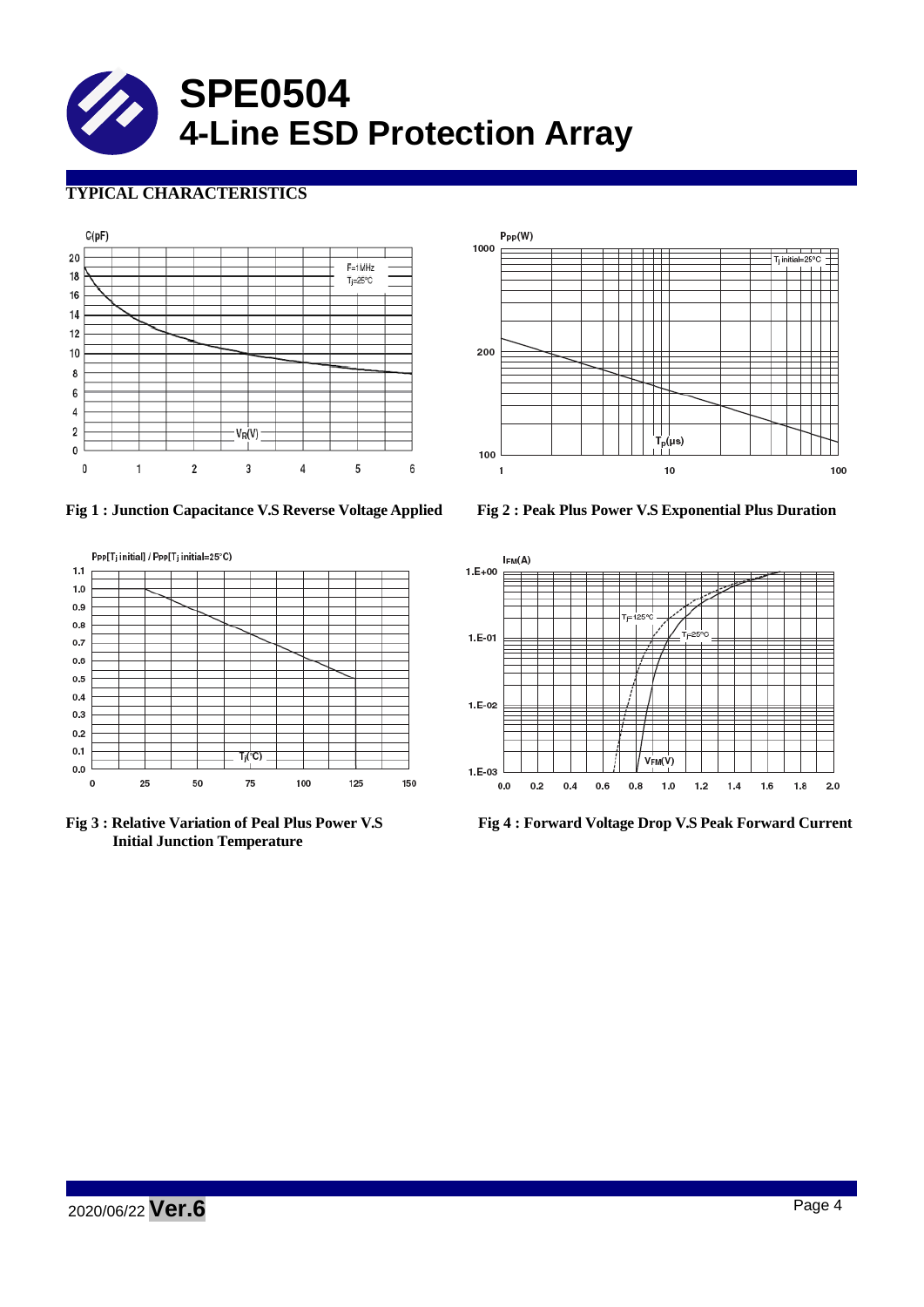

### **APPLICATION NOTE**

#### **Device Connection for Protection of Four Data Lines**

SPE0504 is designed to protect up to four data lines. The device is connected as follows:

1. The TVS protection of four I/O lines is achieved by connecting pins 1, 3, 4 and 6 to the data lines. Pin 2 and 5 are connected to ground. The ground connection should be made directly to the ground plane for best results. The path length is kept as short as possible to reduce the effects of parasitic inductance.



#### **Circuit Board Layout Recommendations for Suppression of ESD**

Good circuit board layout is critical for the suppression of ESD induced transients. The following guidelines are recommended:

- 1. Place the TVS near the input terminals or connectors to restrict transient coupling.
- 2. Minimize the path length between the TVS and the protected line.
- 3. Minimize all conductive loops including power and ground loops.
- 4. The ESD transient return path to ground should be kept as short as possible.
- 5. Never run critical signals near board edges.
- 6. Use ground planes whenever possible.